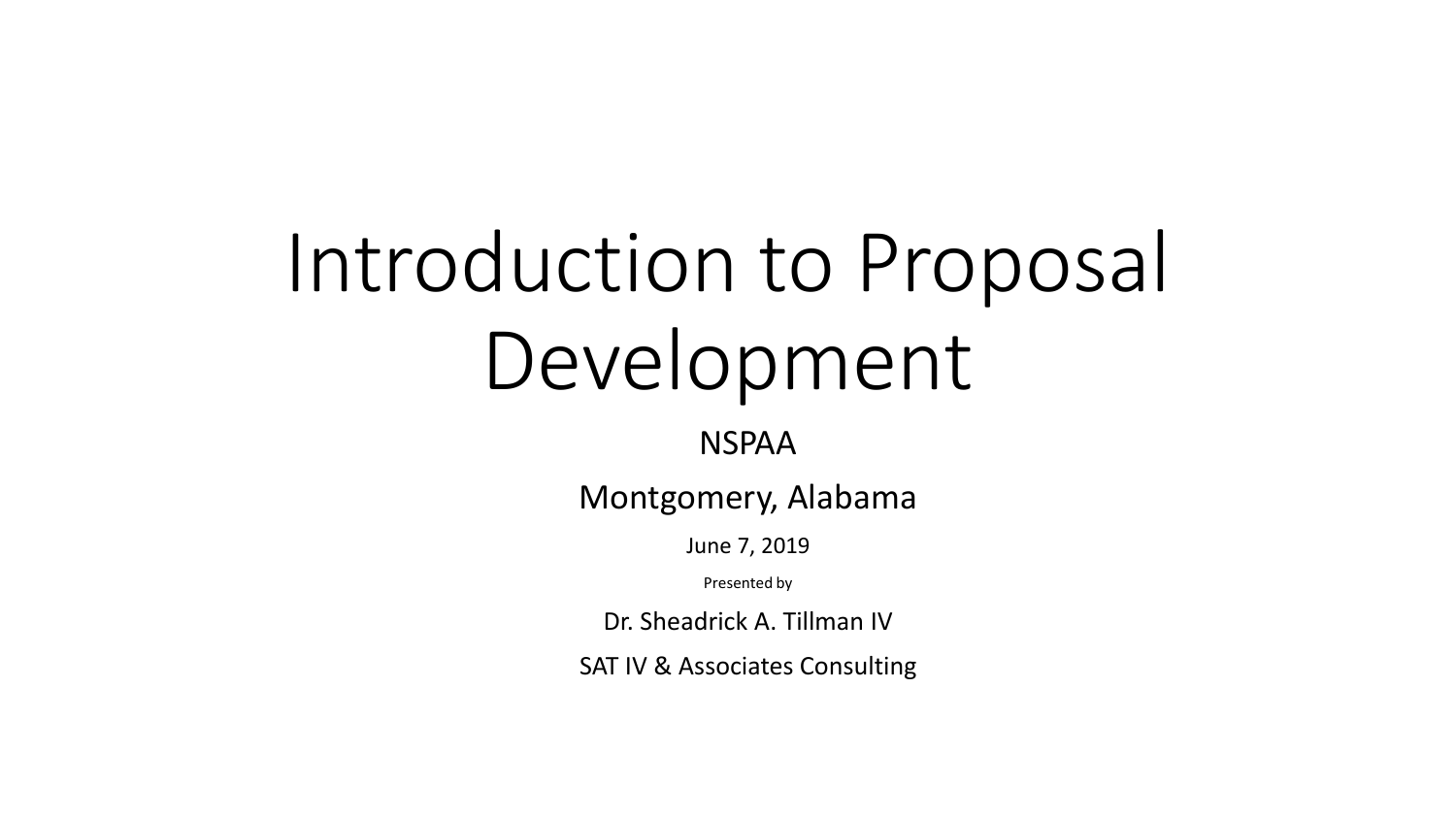#### Getting Started……

#### Identifying the Idea/Need/Problem

#### Program/Project **Opportunity**

Interaction Between Project Leadership and Sponsor

Fitting Your Idea to the Agency **Guidelines** 

#### Developing the Proposal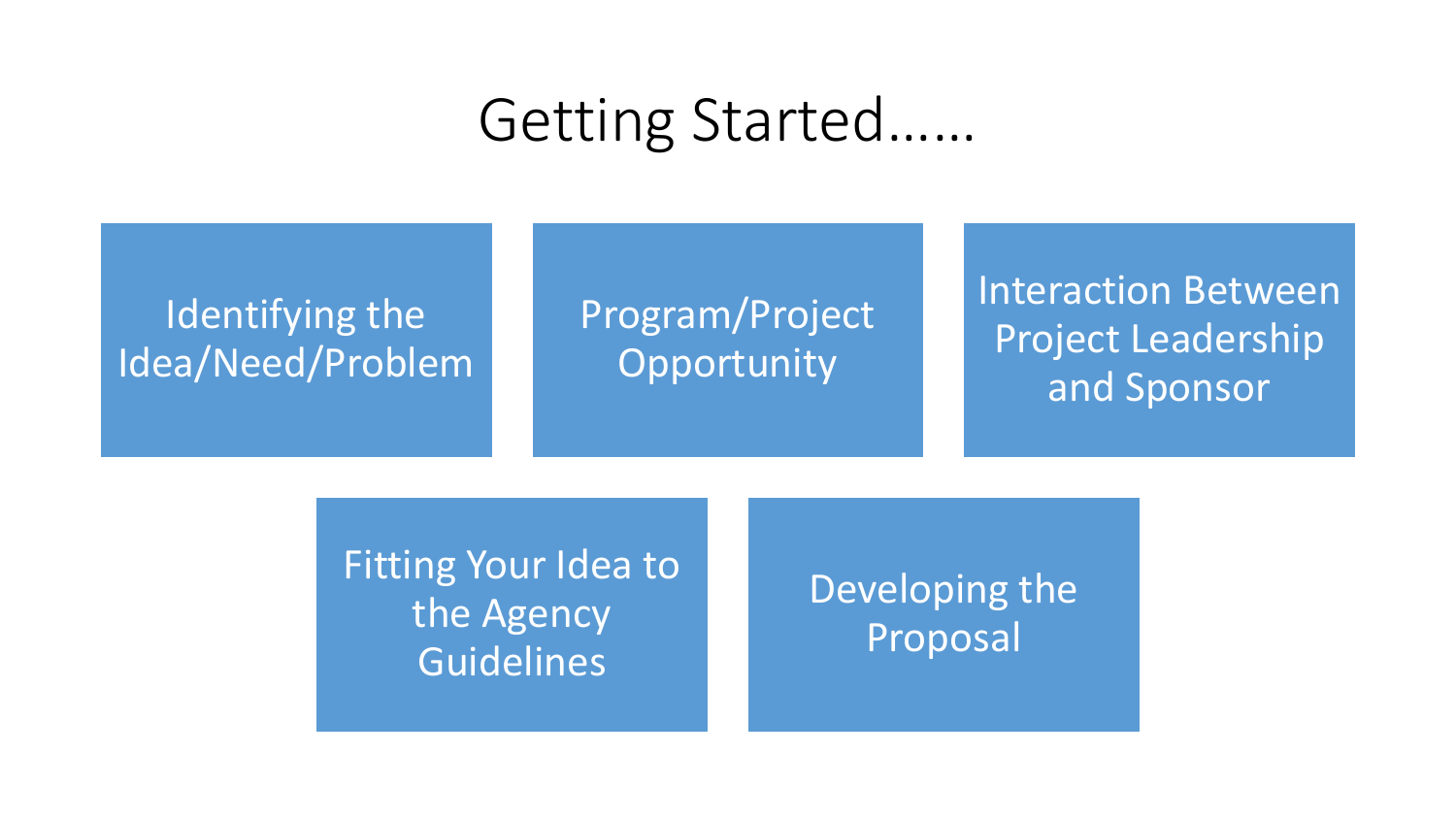# Locating Funding for Project/Program

- U.S. Government: Grants.gov
- Community of Science: fundingopps.cos.com/
- Sci Val: http:// www.funding.scival.com.proxy2.cl.msu.edu/home
- The Foundation Center: fdncenter.org/funders/ fconline.foundationcenter.org/
- The Grantsmanship Center: tgci.com
- The best way to determine if the program fits your needs is to read the program description and the guidelines (what part of this do you not understand?)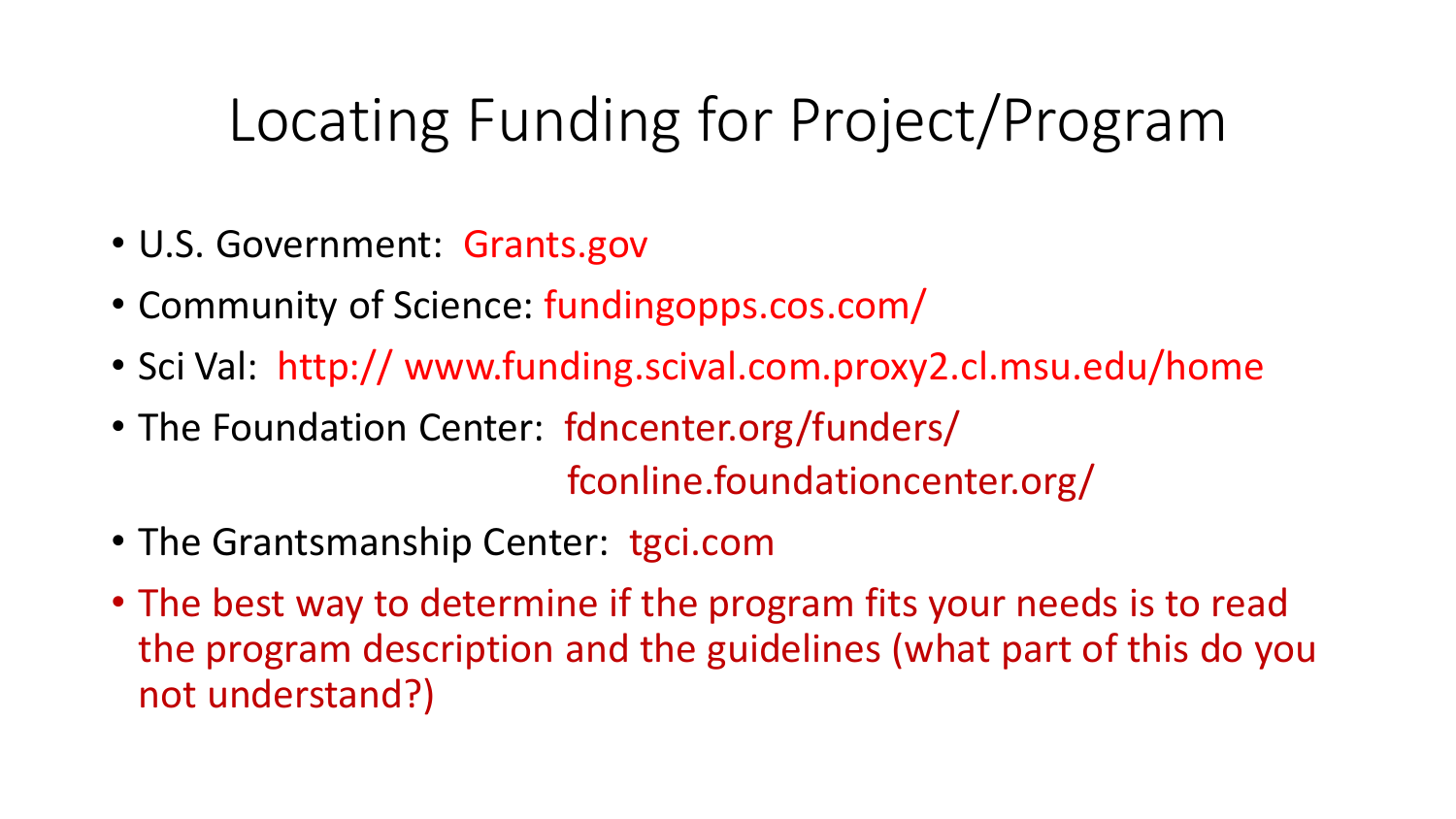#### Reading the Instructions

- Find or Identify the Program Guidelines (does your problem or idea fit the guidelines?)
- Are there any forms associated with the guidelines? (Look for them)
- What signatures are required for the proposal submission? (Except Yours)
- What is the deadline for the proposal? Is it to be postmarked or received by the deadline (This is Important)
- Do the guidelines specify a specific format for the proposal? (Yes/No)
- Are there any other specific requirements for the proposal?
- ESTABLISH A CALENDAR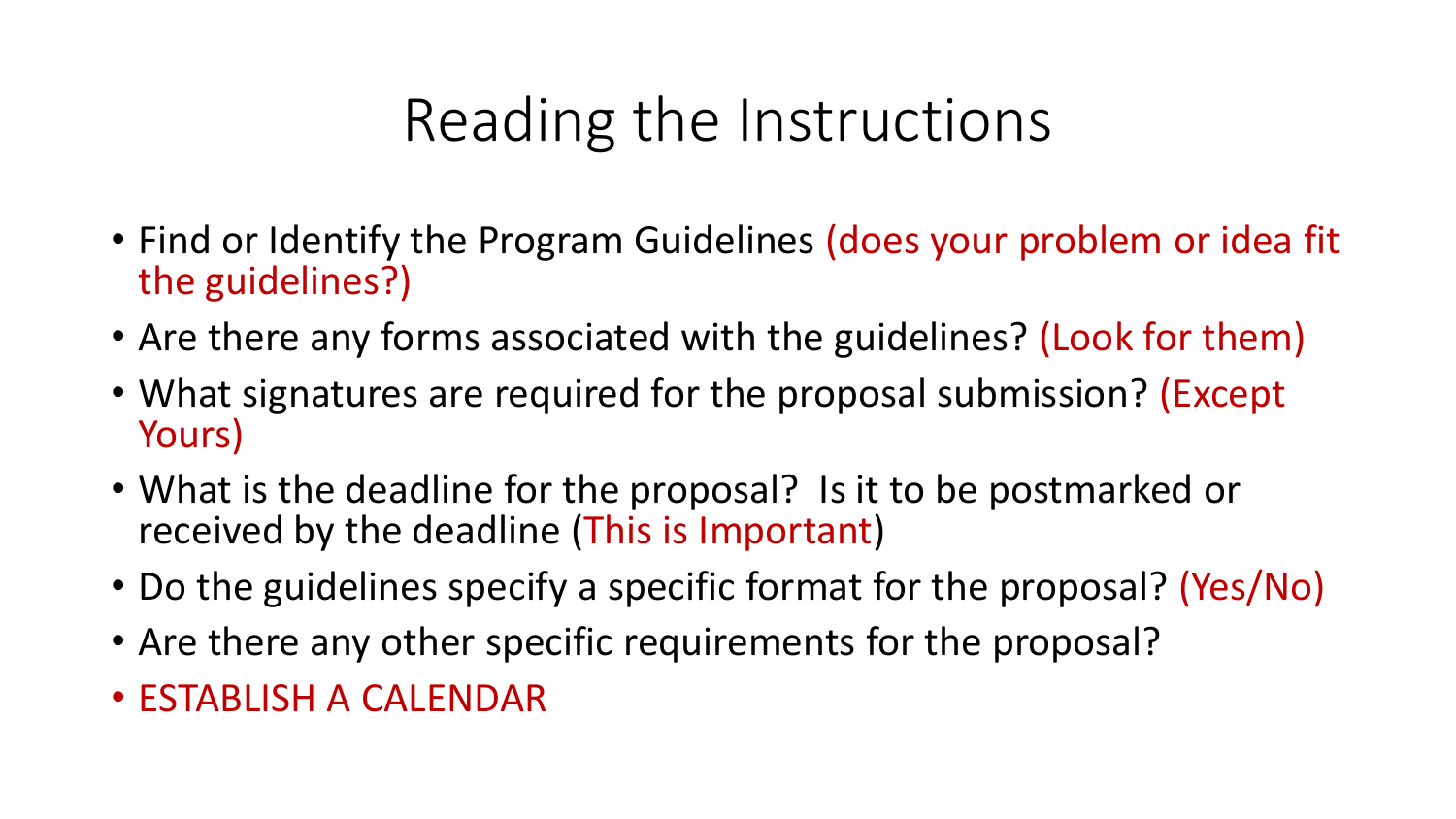#### Getting Started:

- Read and understand the guidelines (you didn't hear me, did you?)
- Do a lot of homework: review past awardees
- Develop a plan of action
- Identify supporting data needed to validate that there is a problem
- Establish a timeline for the completion of the proposal
- Identify the primary writer and establish the role of the other collaborators
- Contact your sponsored programs office and then the granting agency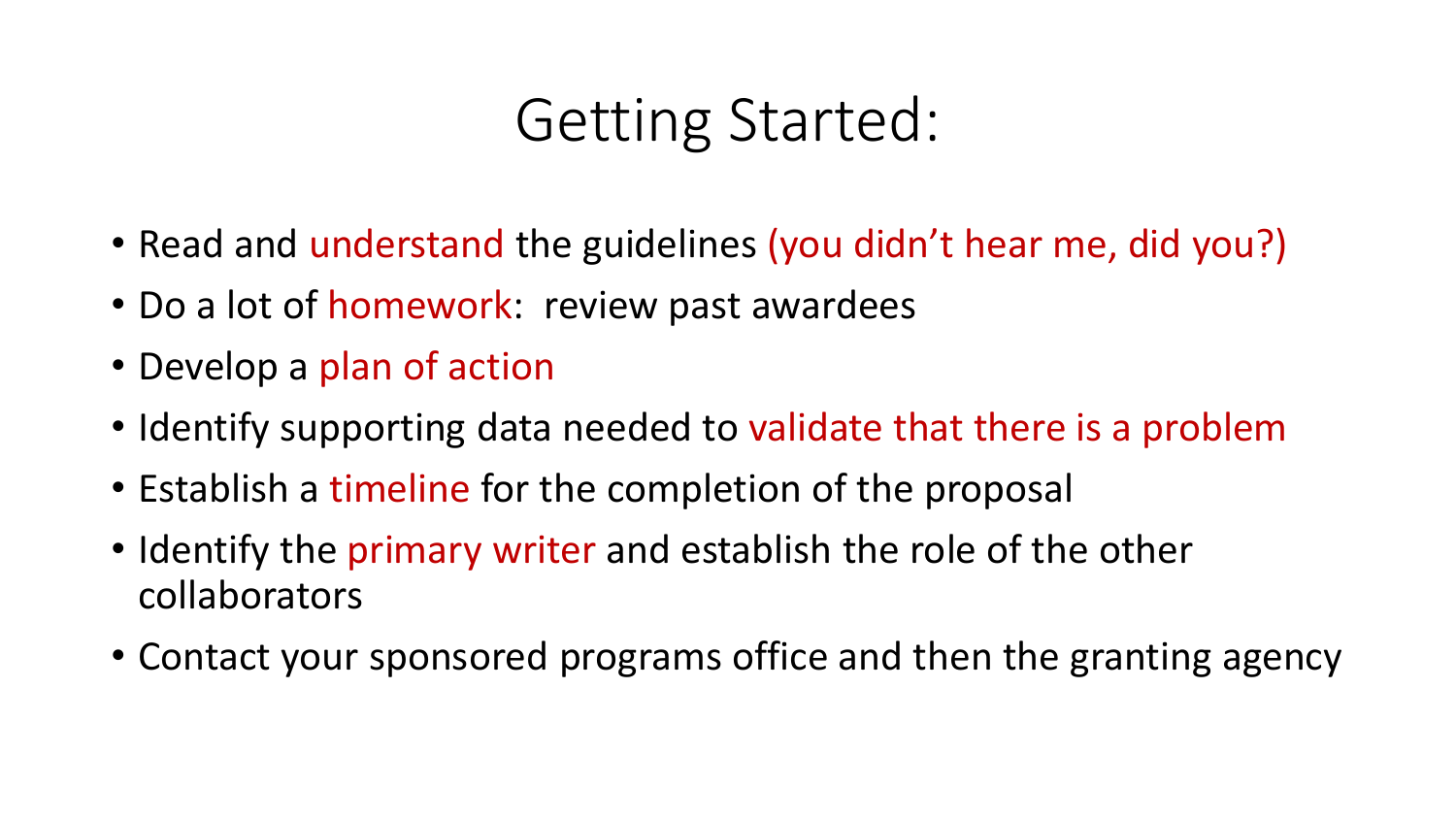### The 90% Rule of Grantwriting

- Understanding the guidelines/requirements
- Developing a sound project concept, including the identification of appropriate data that supports your concept
- Identifying and correcting the gaps that are required in the proposal
- Expanding your concept to match the guidelines
- Identifying costs

THE ABOVE EQUALS 90% of the GRANTWRITING/THINKING PROCESS

• Writing and Submitting the proposal

THIS INVOLVES 10% of YOUR EFFORTS in the GRANTWRITING PROCESS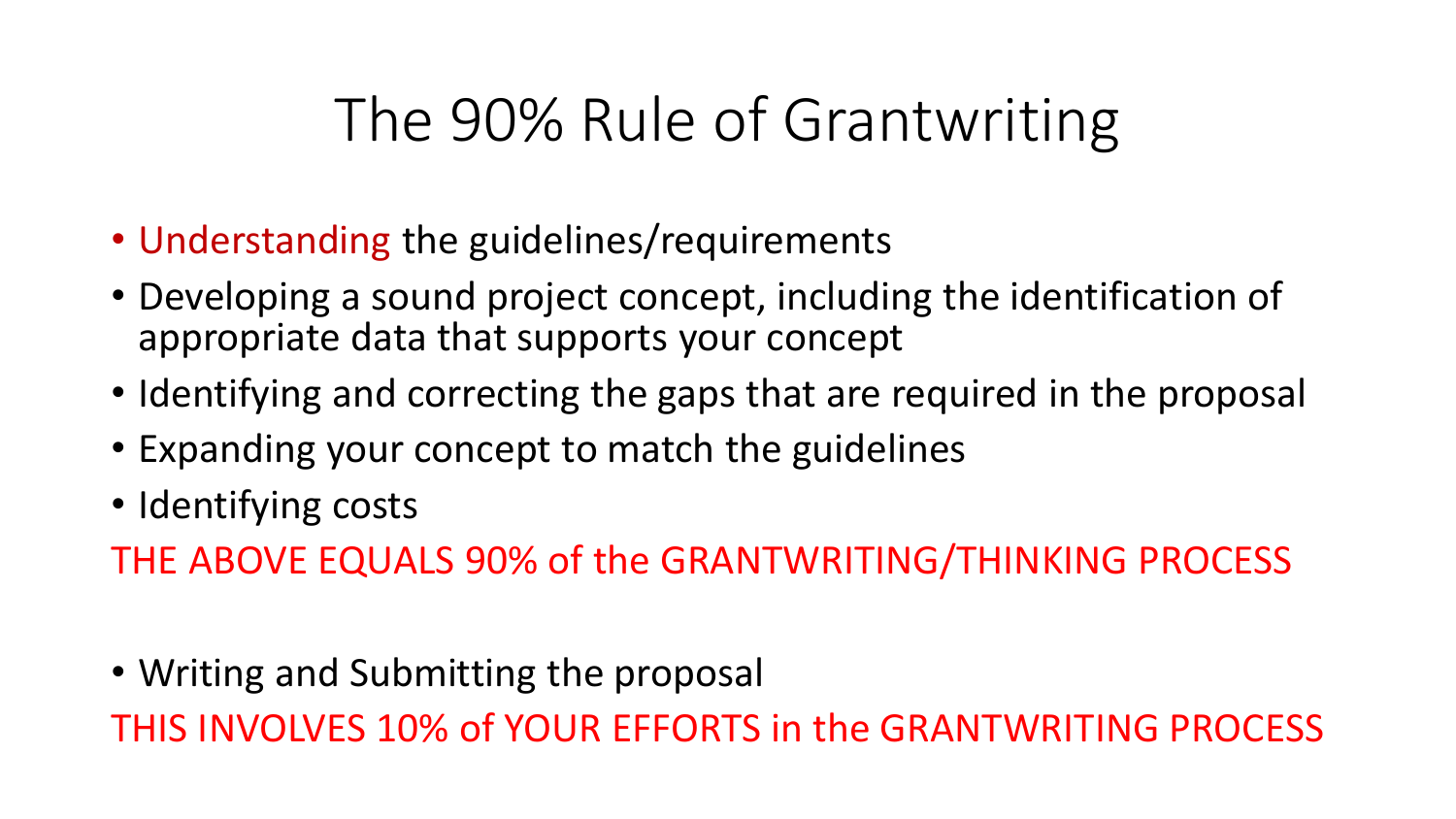#### A Pre-Proposal By Any Other Name….

- Your idea is not worth a damn, if it does not follow the most current agency format or guidelines
- It can be called a concept paper
- It can be called a letter of interest/inquiry
- It can be called a white paper
- It can be called a preliminary proposal or
- It can be called a letter proposal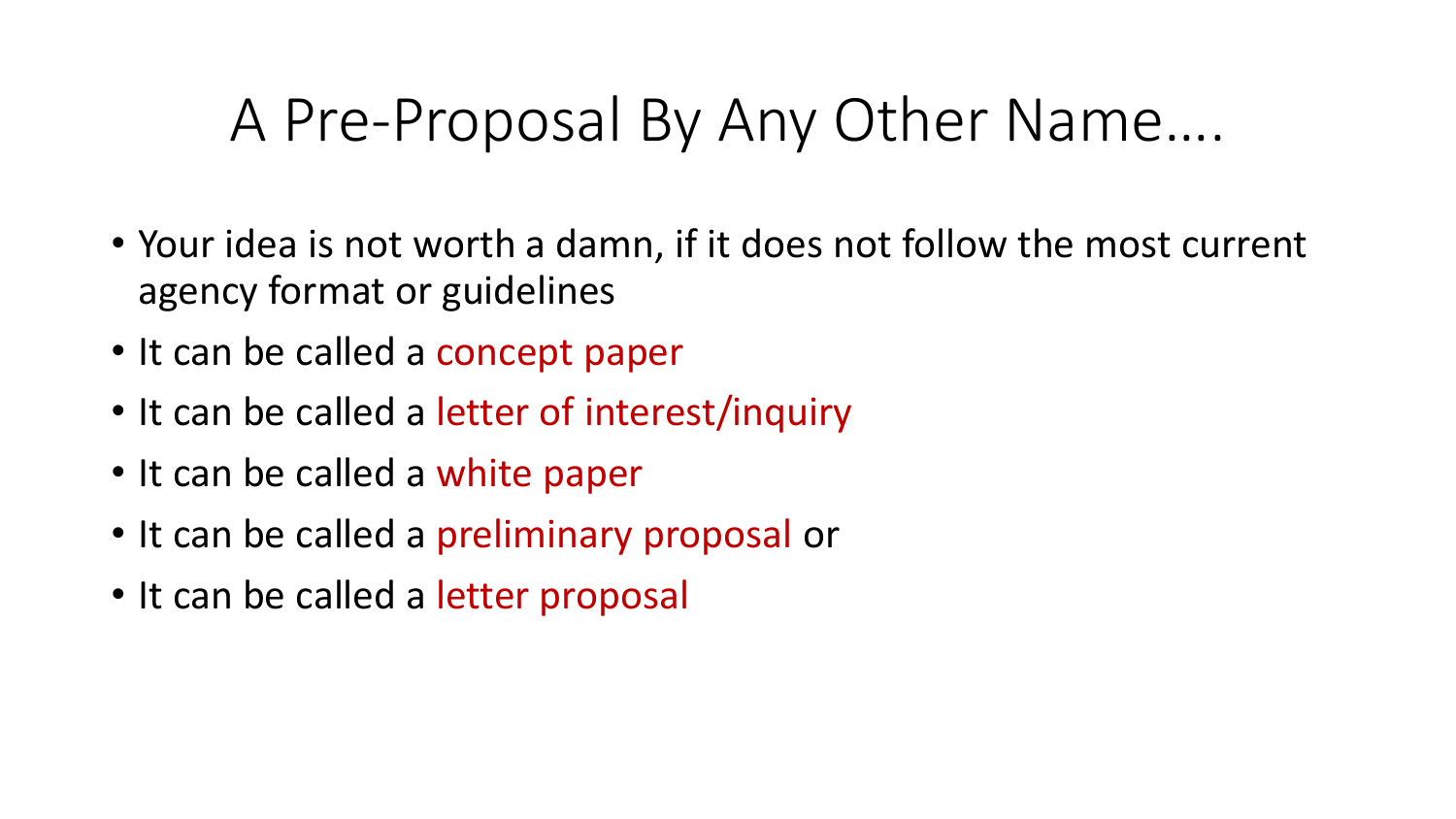#### Starting with a Basic Idea

- Brainstorming to develop a framework for your idea
	- 1. Mind Mapping begins with your proposal question that then branches off to every conceivable thought related to your topic or question
	- 2. Gap Analysis requires that you identify your current state of where you are now and where your end goal is to be, then fill in the gap with what you need to do to get to where you want to end up
	- 3. SWOT Analysis is a strategic planning exercise that evaluates your project with a reality check (strengths, weaknesses, opportunities, and threats)
	- 4. The 5 Whys comes from being interrogated by a toddler when you give an answer<br>to a question and you get an increasing series of why (who, what, when. where<br>and why)
	- 5. Starburting comes from a reporter trying to discover the pivotal information to a story, the 5 whys and then adding how long and how much associated with your idea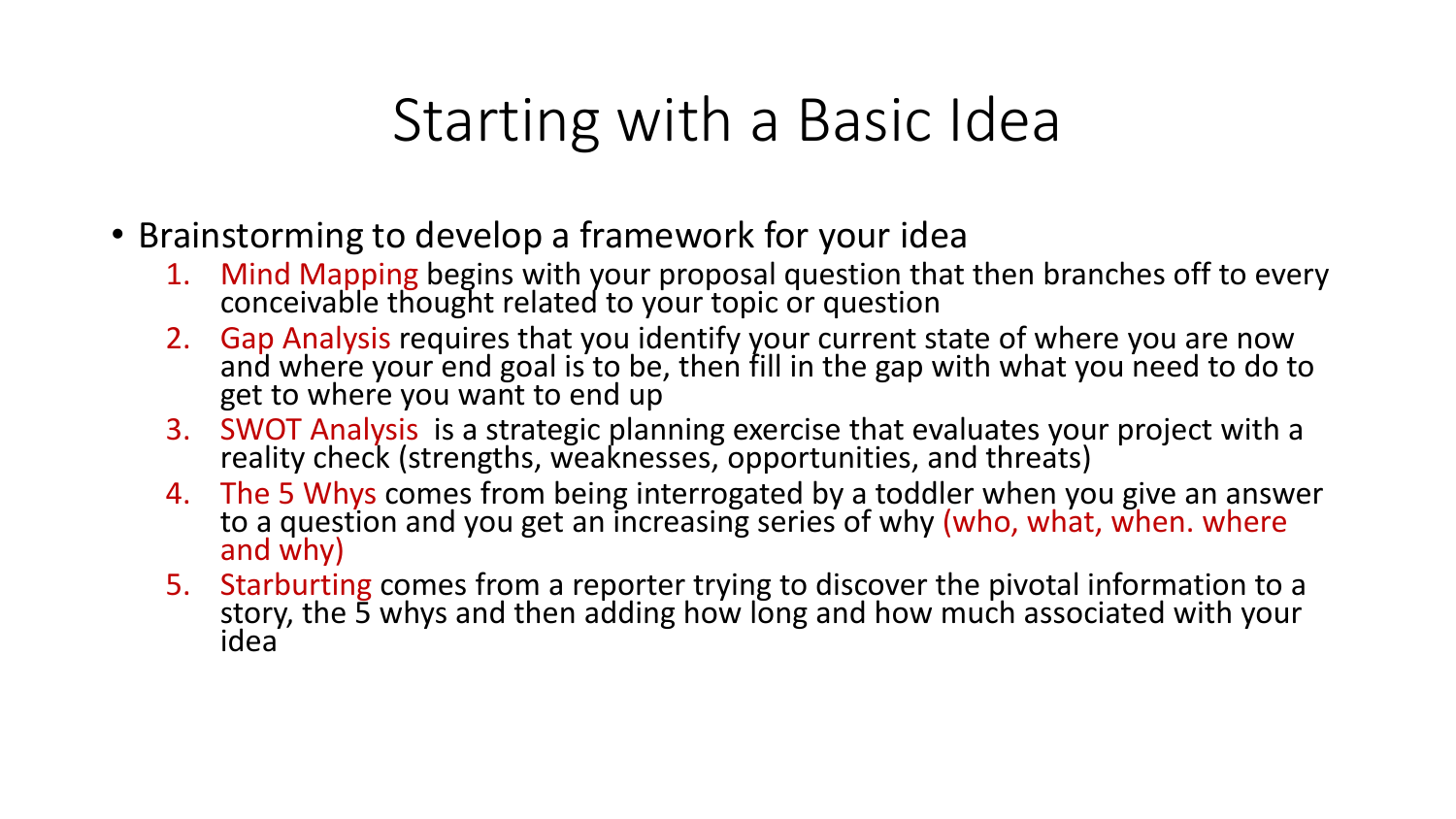### Developing Your Project Proposal

- Your project description should follow this outline:
	- 1. Who is proposing this project?
	- 2. What problem is the project expected to solve?
	- 3. Where will this project be applicable: local, statewide, regionally, nationally or internationally?
	- 4. Why is this project worth doing, why it important?
	- 5. How long will the project last?
	- 6. How much will it cost?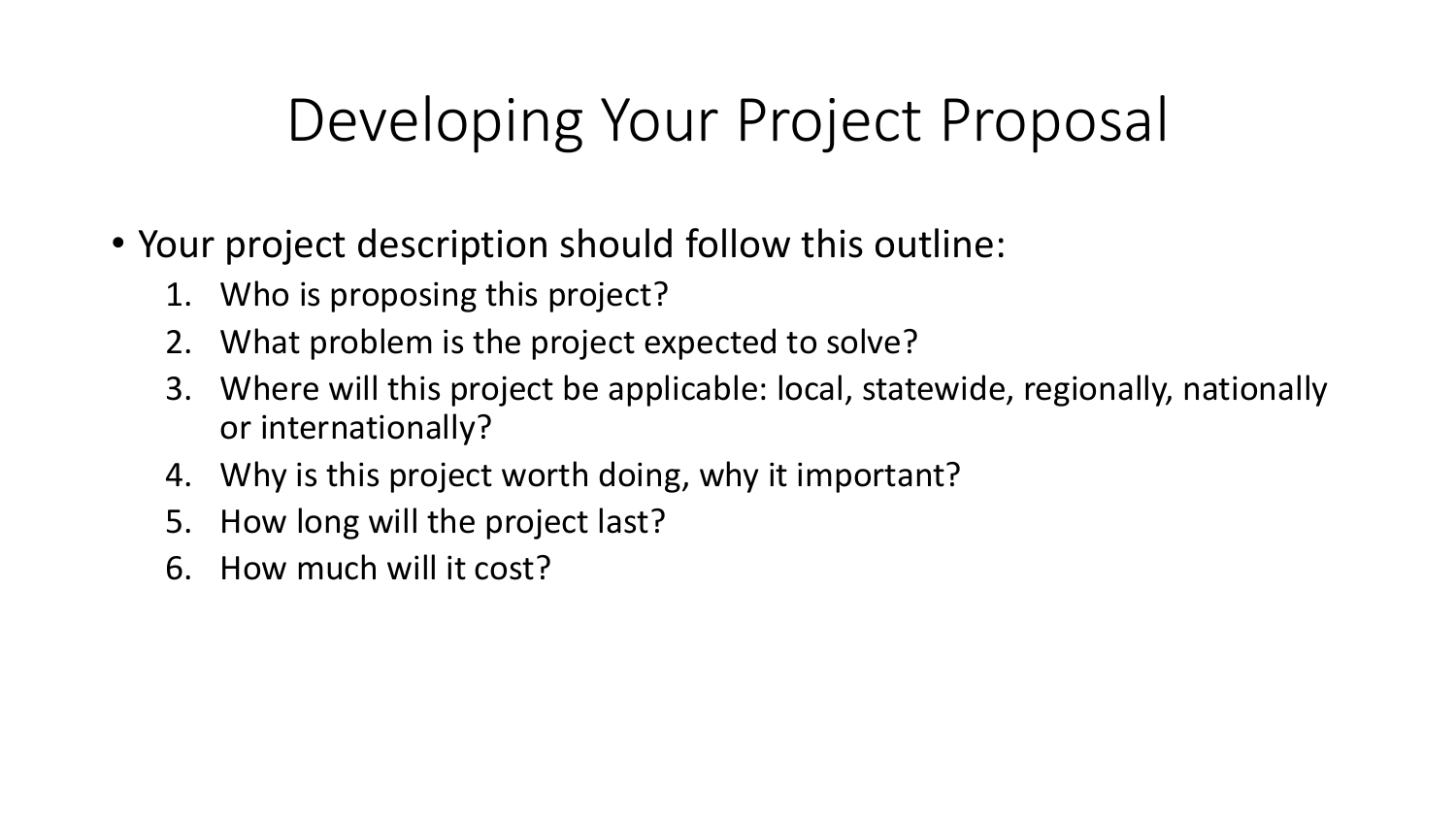#### The Function of a Proposal

- Presents a compelling argument for funding
- The proposal tells why it is unique and is alone in the state of the art
- Represents the institution's credibility and capacity
- Describes the project in persuasive terms
- Describes a convincing mechanism for evaluation
- Tests the ability of the individual to articulate/conceptualize: If you can state it well, you probably can deliver the project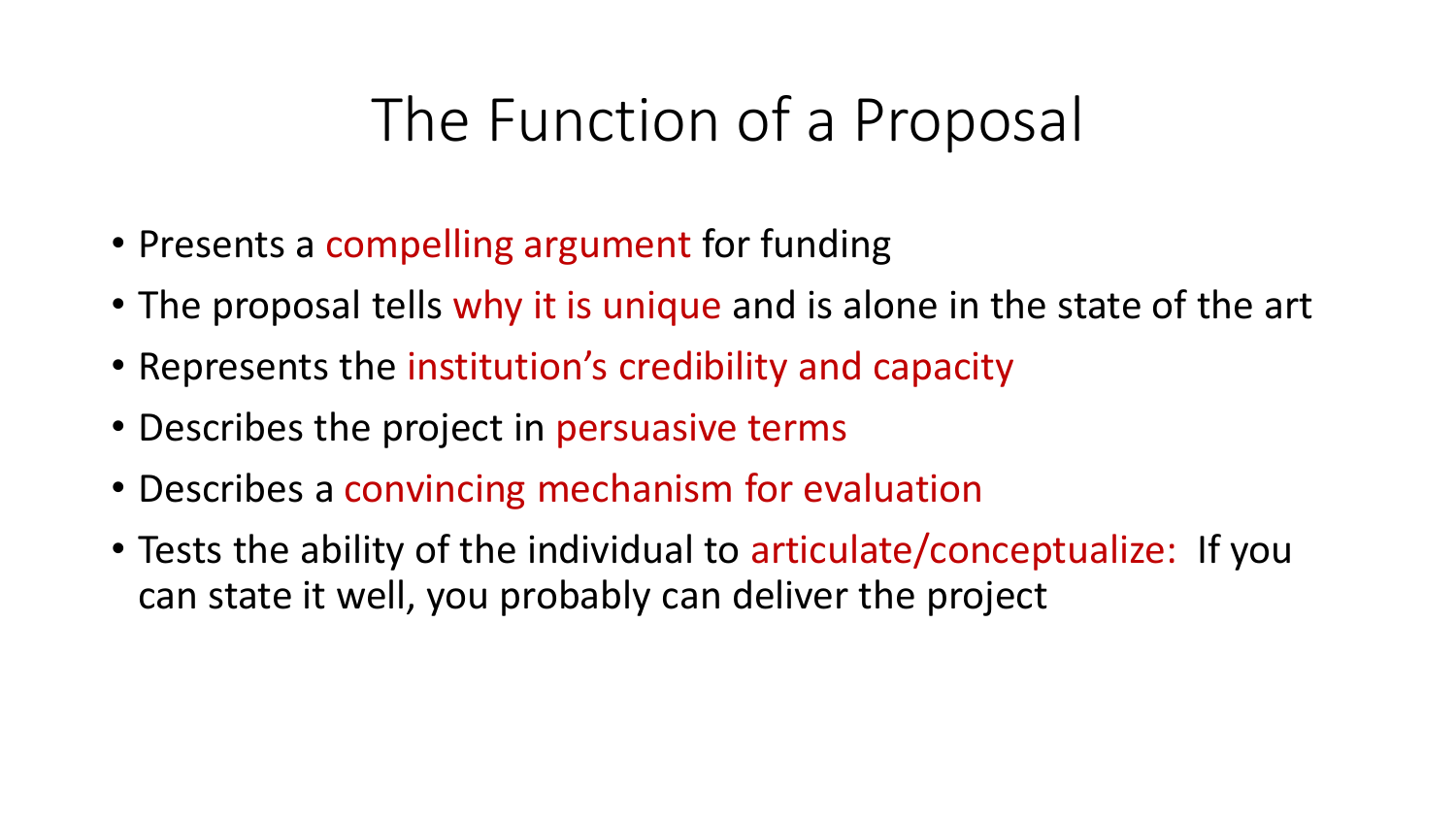# The Essential Components of a Proposal

- Introduction: what makes you and your institution special?
- Statement of Need: why is this project needed and what will it solve?
- Goals/Measurable Objectives (Program Logic Model)
- Organizational Support: is the institution willing to put its resources behind this project? (Do you need another institution?)
- Personnel: do you have top-notch colleagues working with you on this project?
- Expected Outcomes: what will happen as a result of this project? (Science or Services Logic Model)
- Evaluation: How will you know if your project is successful or not?
- Budget and Budget Narrative: Do your dollars match your objectives?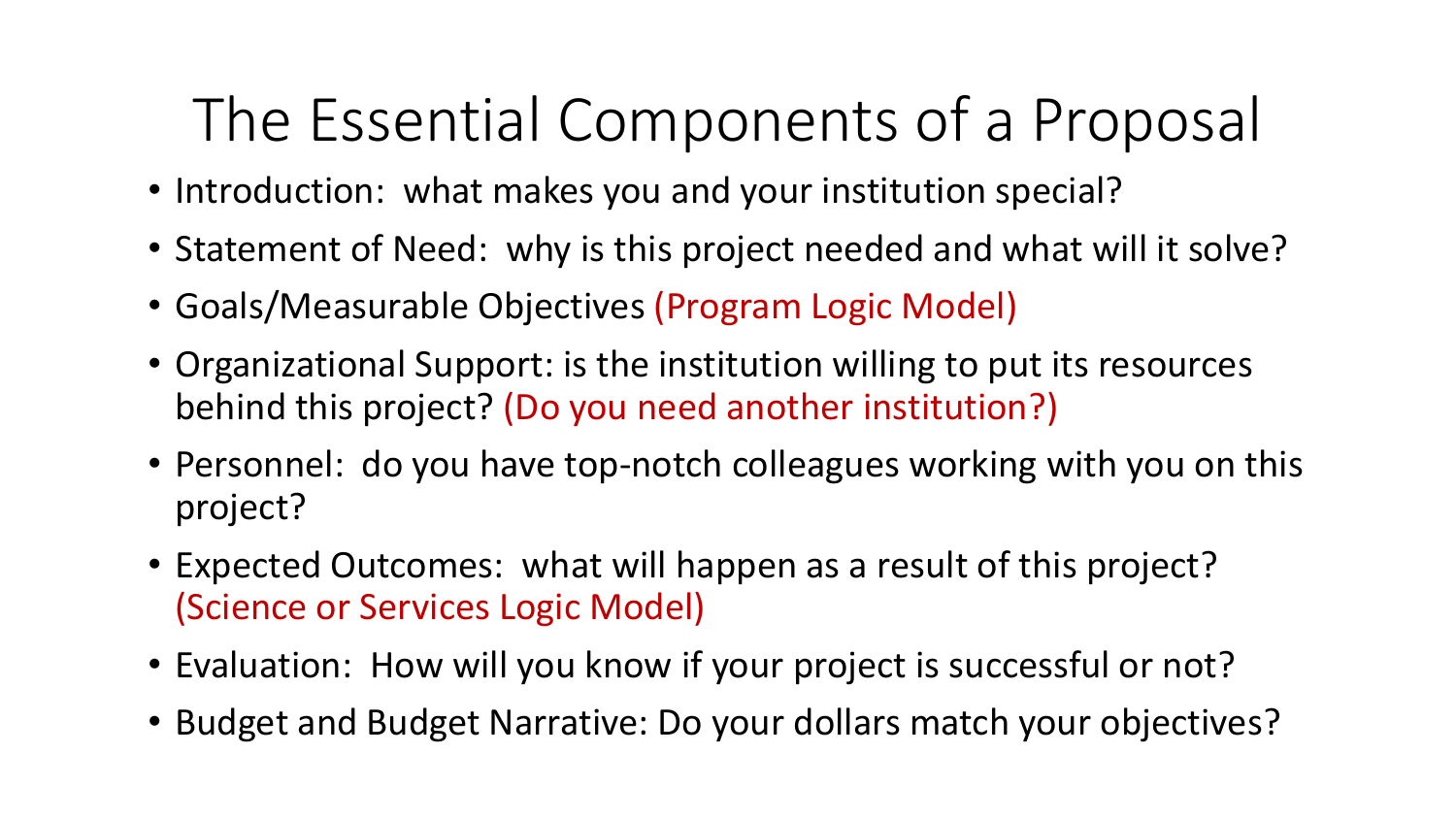### The Approach to Solving the Problem

- The approach identifies, then it modifies, then it improves, then it expands previous efforts; and may suggest a new approach
- The approach discusses specific actions and methods of implementation
- The approach justifies the actions taken in terms of the outcomes to be achieved
- The approach provides information as to how the process and outcome will be measured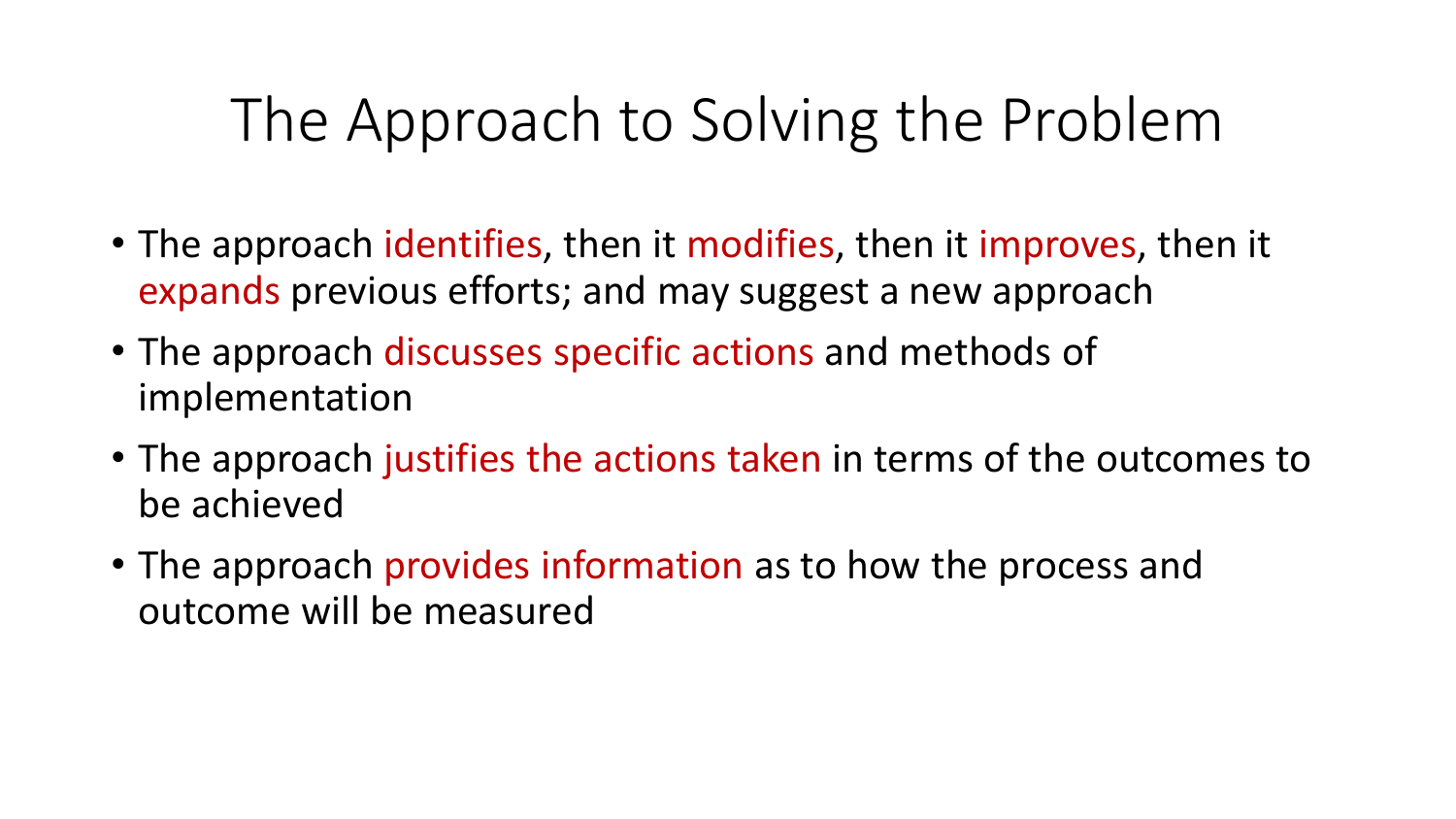# Linking the Actions and Statement of the Problem

- The problem that is being addressed is always the essential element
- Each action should link the proposed solution to the problem
- Whenever possible, each action should also tie directly to how success will be measured (Note: sometimes identifying the completion date of an activity can be evidence of success)
- Budgets evolve from the actions required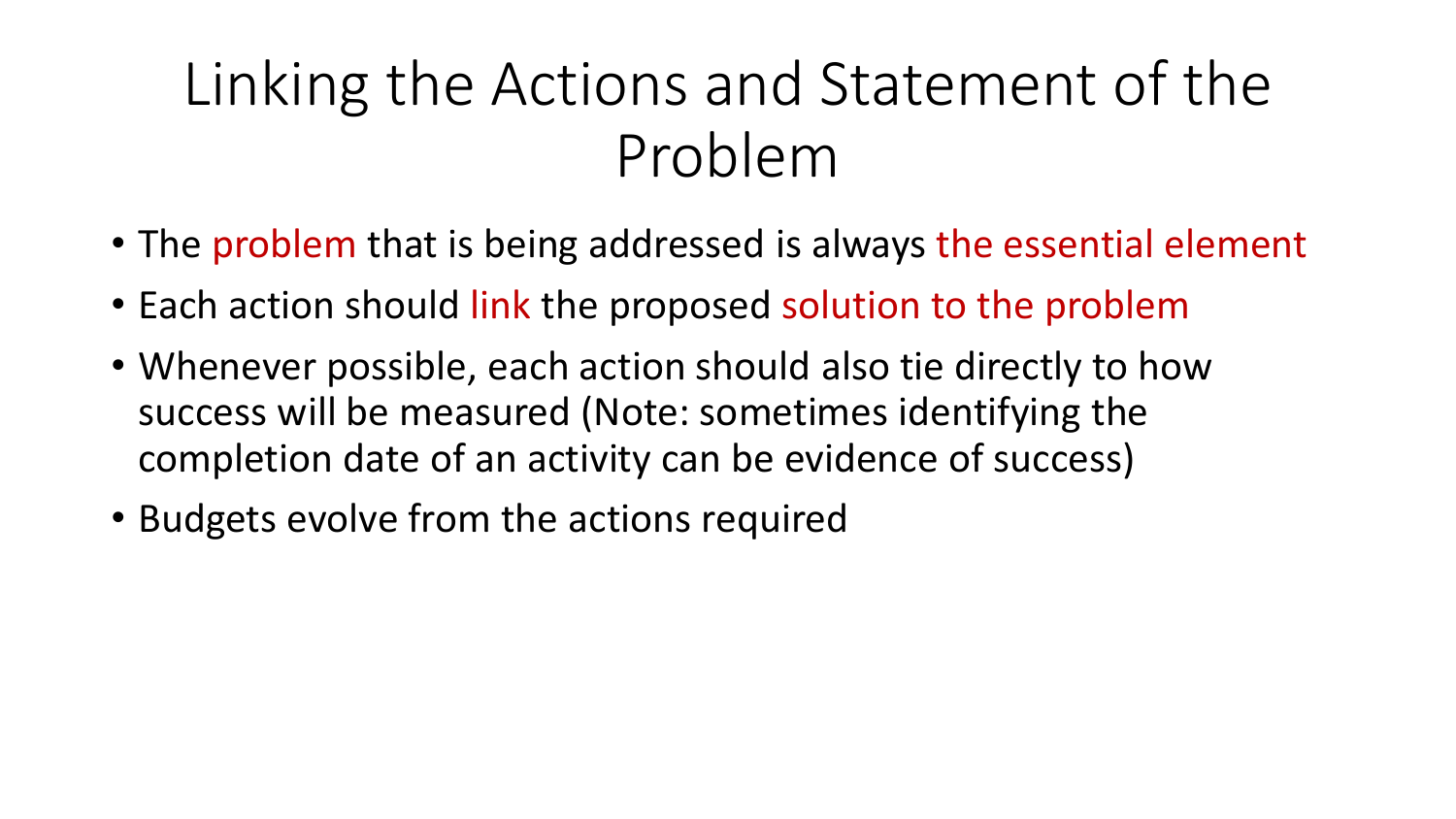#### Are Others Doing Similar Work?

- Spell out how your project is unique based on your review of the state of the art literature
- This does mean that there is an expectation of you having performed extensive delving into the state of the art literature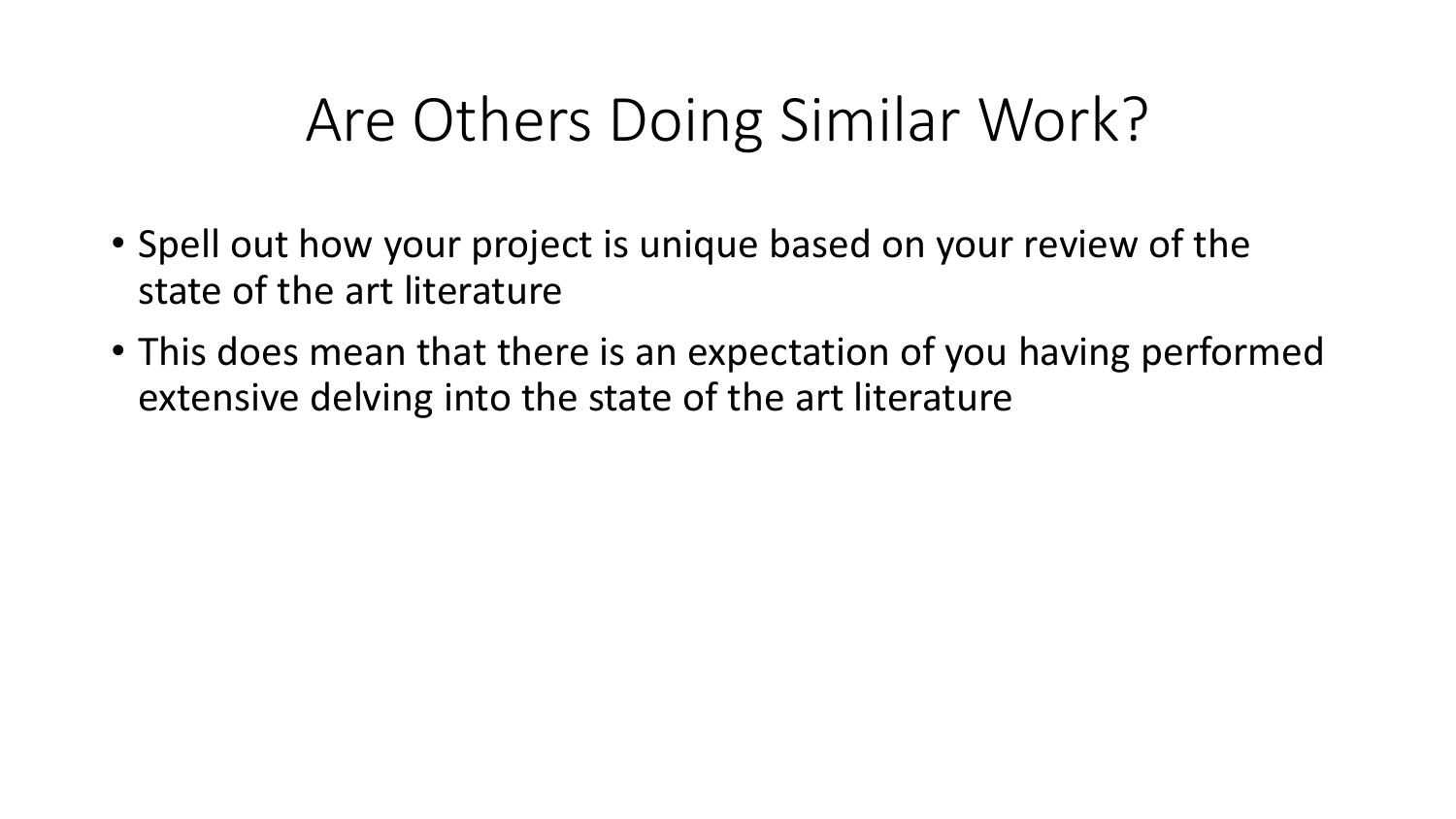### Who Will Perform the Work?

- Identify the persons/institutions who will perform the proposed work
- Identify collaborators (individuals or institutions)
- State the collaborators expertise, roles they will play on the project, and institutional capacity to assist in the work (no free loaders)
- Network early with potential collaborators; you may need documentation from collaborators stating that they agree to assist in the project's activities
- Develop institutional capability/qualification statements (why are you good enough to do this project?)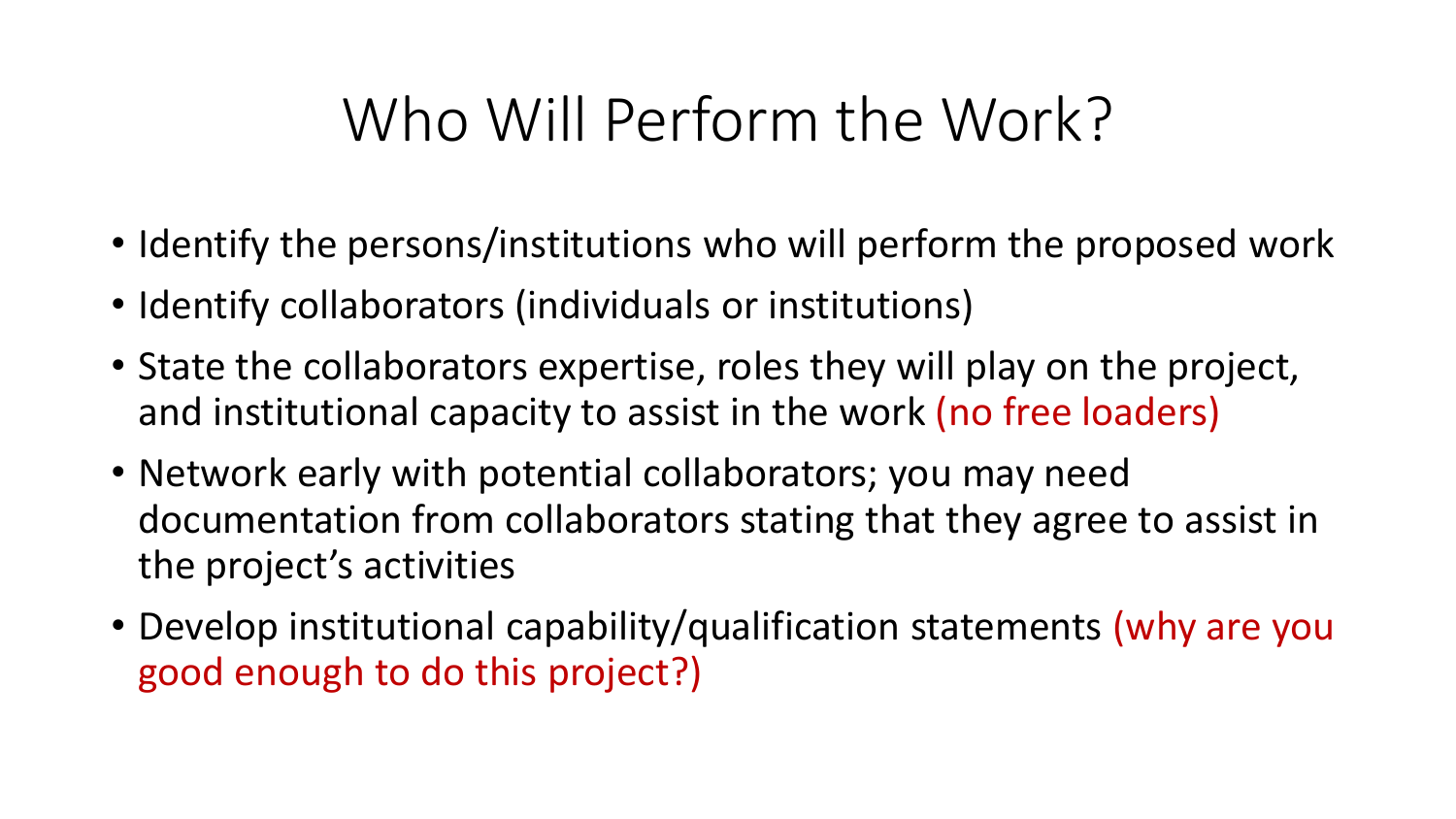#### When to Partner

- When the sponsor requires collaboration
- When elements of the work are being done in separate locations
- When facilities of expertise are not adequate to do all the work
- When an external evaluation component is needed
- When the project design mandates comparisons
- When costs could be leveraged by having institutions with common goals working together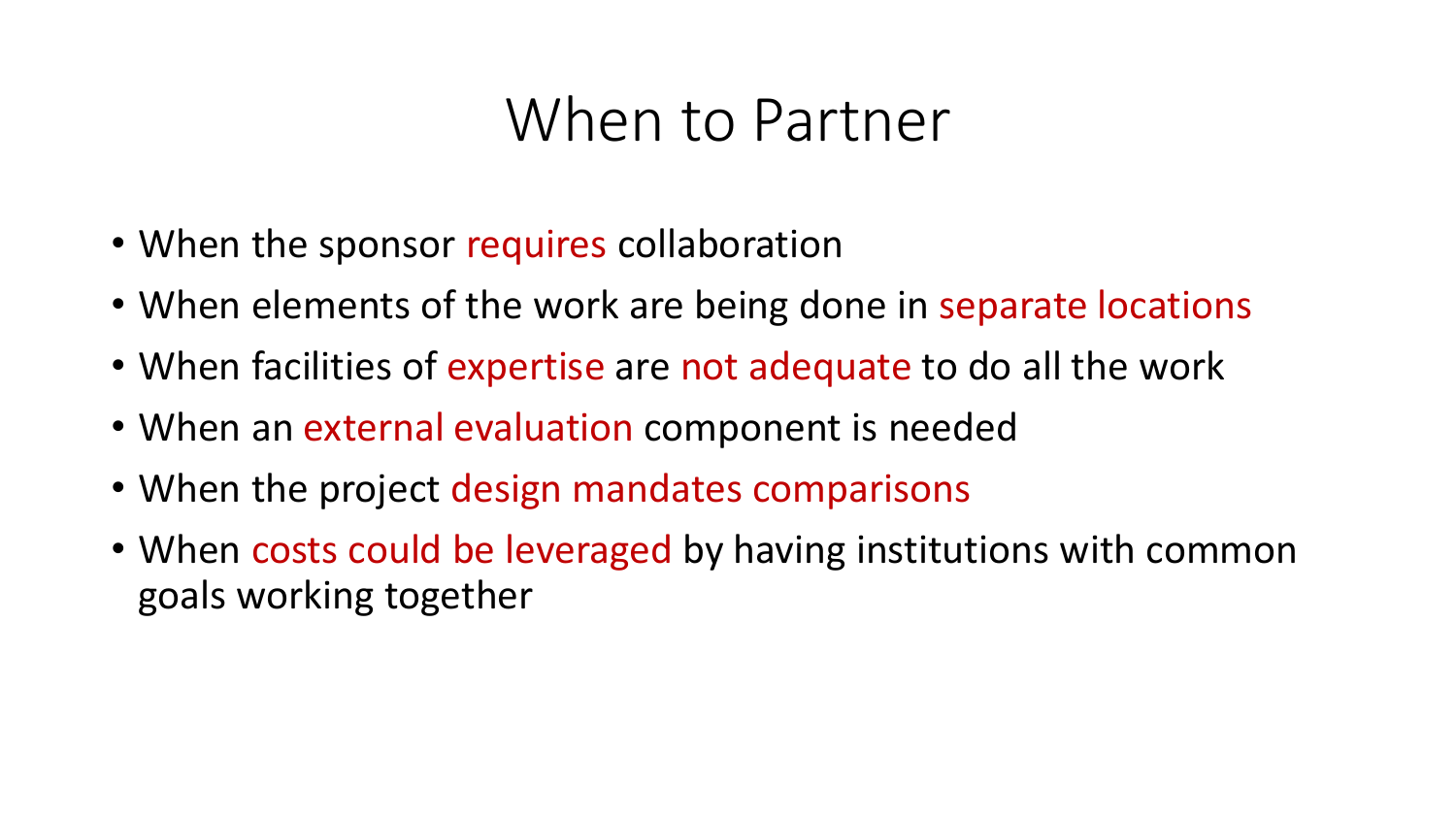#### Partnering Pitfalls

- No clear understanding of what and how resources are to be allocated
- Timeliness of data sharing
- Deliverables between institutions and personnel working together
- Indirect Cost Return for each institution especially if indirect cost rates are different or how they are created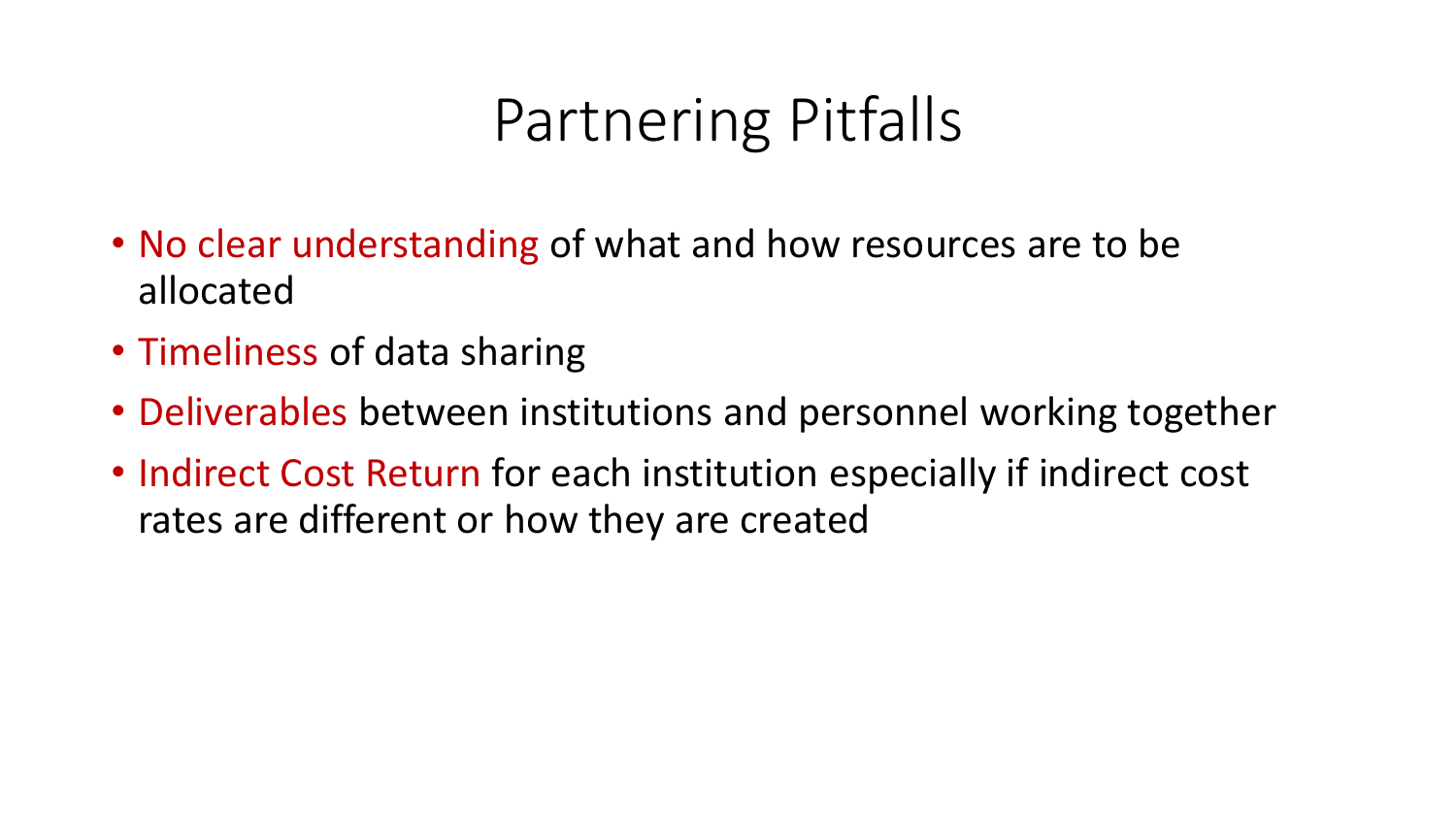# Make it Easy for a Funding Agency to Choose You

- Keep it simple
- Use plain language, no Jargon
- Less is more
- Know what others are doing so you can initiate or complement a project
- There needs to be transparency in the budget, make sure the numbers add up, and the numbers match the objectives of the project
- Engage an external reviewer who is unfamiliar with the subject matter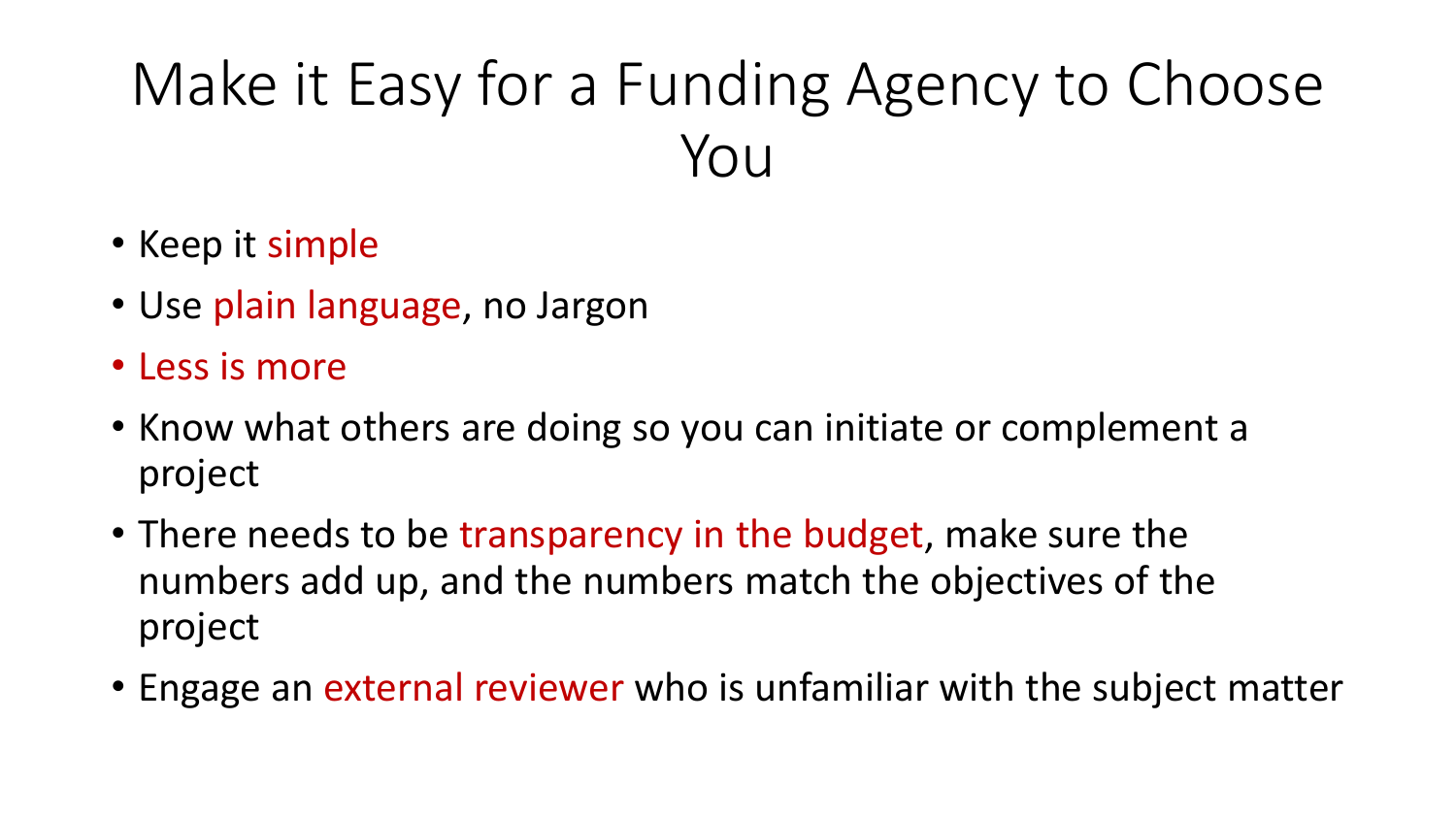### Establish a Contact with the Funding Agency

- It promotes your institution
- It tests the possible compatibility between funder and your institution
- It permits you to gather additional information about the funder and possible reaction to your proposal before you submit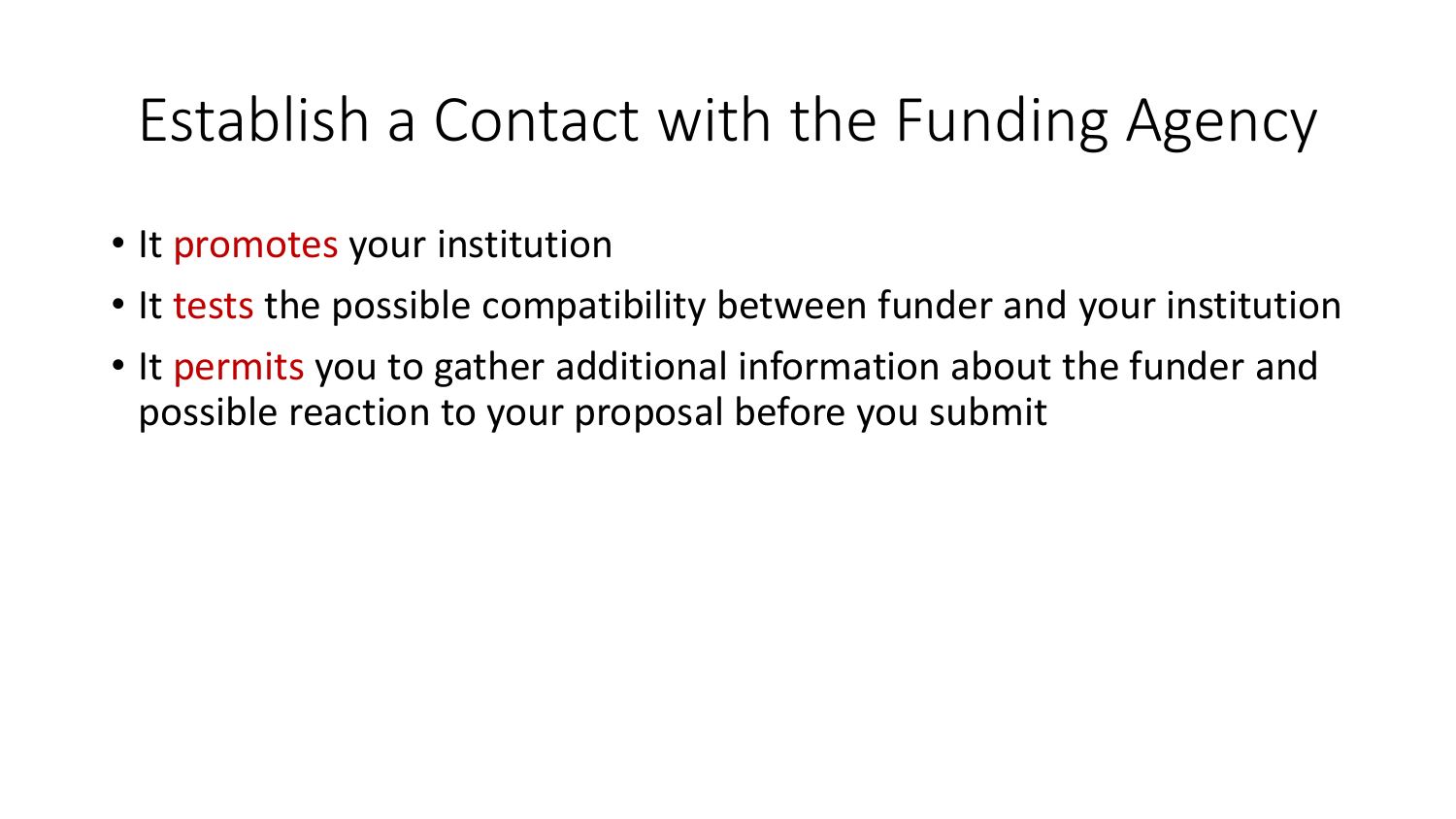# Monitoring and Evaluation

- Monitoring Demonstrates Impact and Measures Progress
- Evaluation Wants You to:
	- List each outcome from your research or service logic model
	- Provide the measurable characteristics of change that represents achievement
	- Tell where you get your data
	- Explain the methods used to collect the data?
	- Describe the tool used to collect the data
	- Tell how often do you collect the data
	- Explain the sample size of the project
- There are Two Types of Monitoring: Fiscal and Programmatic
- There are Two Ways to Provide Accountability: External Evaluation and taking advantage of Self-Correcting Opportunities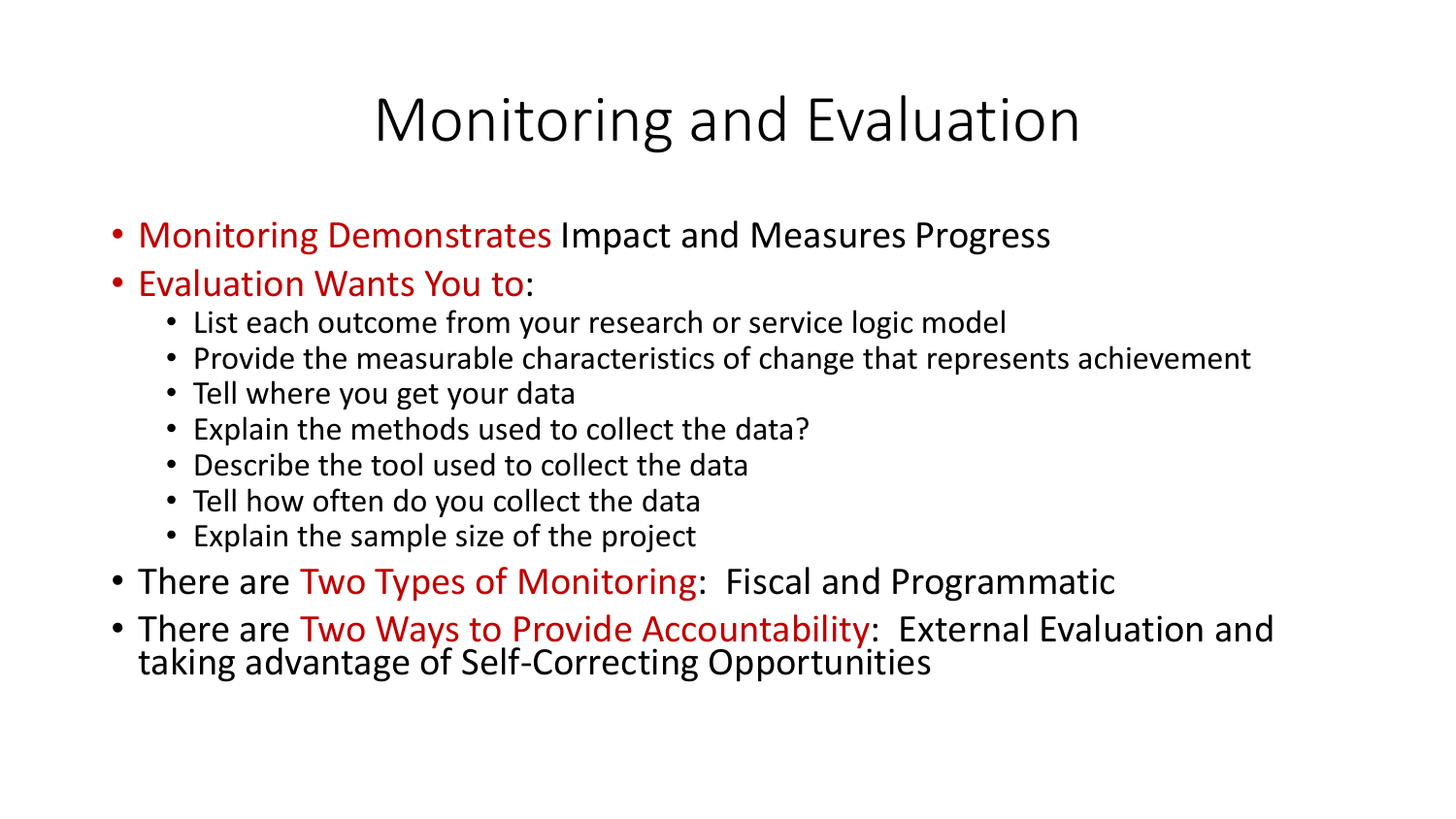#### Impact and Outcome

- Provides the sponsor with evidence that the project was completed
- Provides documentation of impact or the change that has occurred
- Identifies areas for future improvement
- Identifies "dead ends" can be helpful in identifying what doesn't work
- Describes how the outcome and useful information can be shared with others
- Please note that sponsors are accountable for the investment of the agency's funds, a well-defined evaluation or measurement of outcome will be viewed quite favorably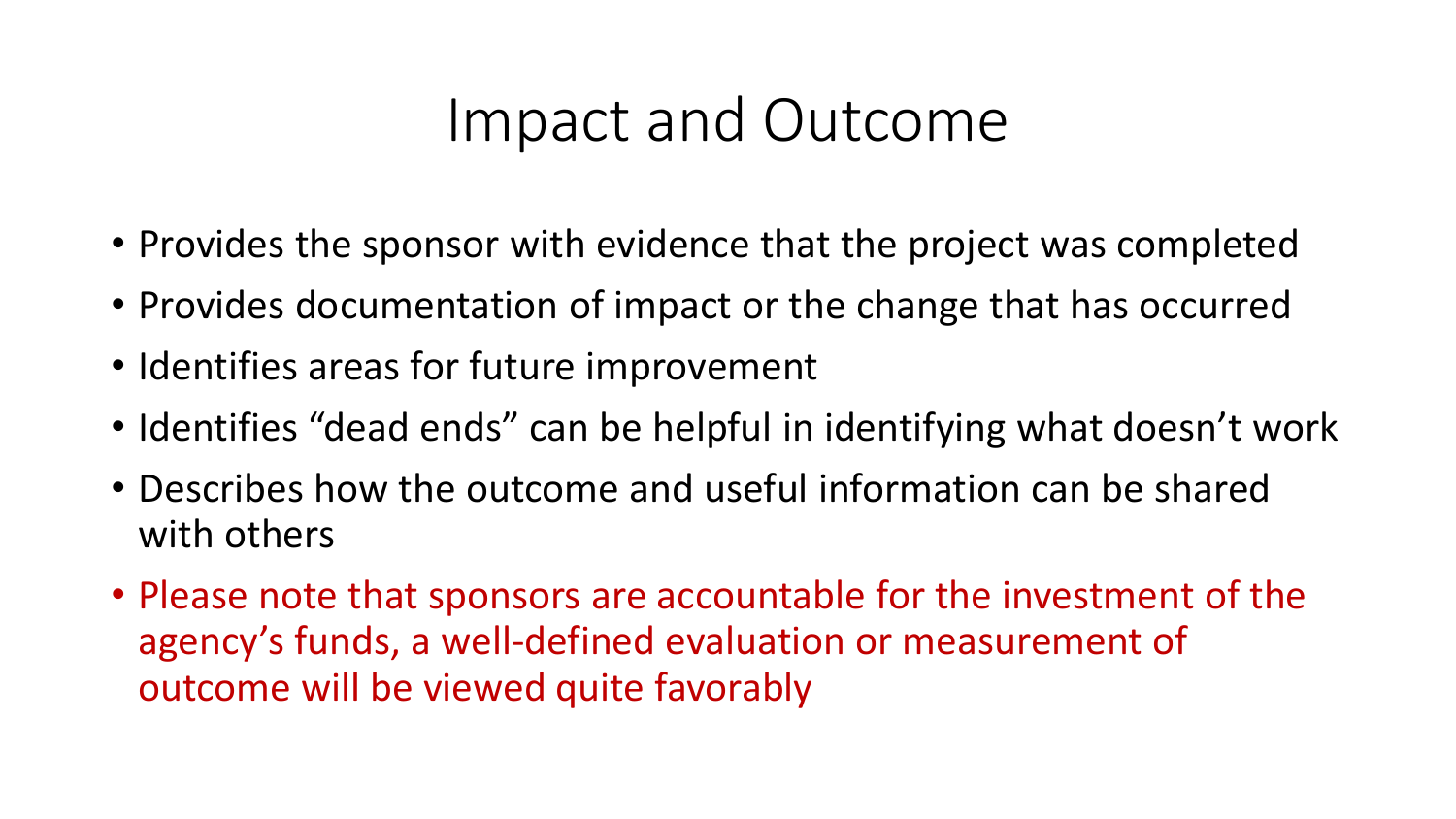#### Steps to Sustainability

- Your current funding agency is not the only agency interested in your project, so seek additional funding from other agencies
- Integrate training on partnership activities in order to build additional institutional capacity
- Throughout the course of conducting your project, it would be advisable to make sure your state of the art community is involved
- Sustainability will come from training those stakeholders who have an investment in the project to continue these efforts once the project partners have fulfilled their commitments and the current funding has expired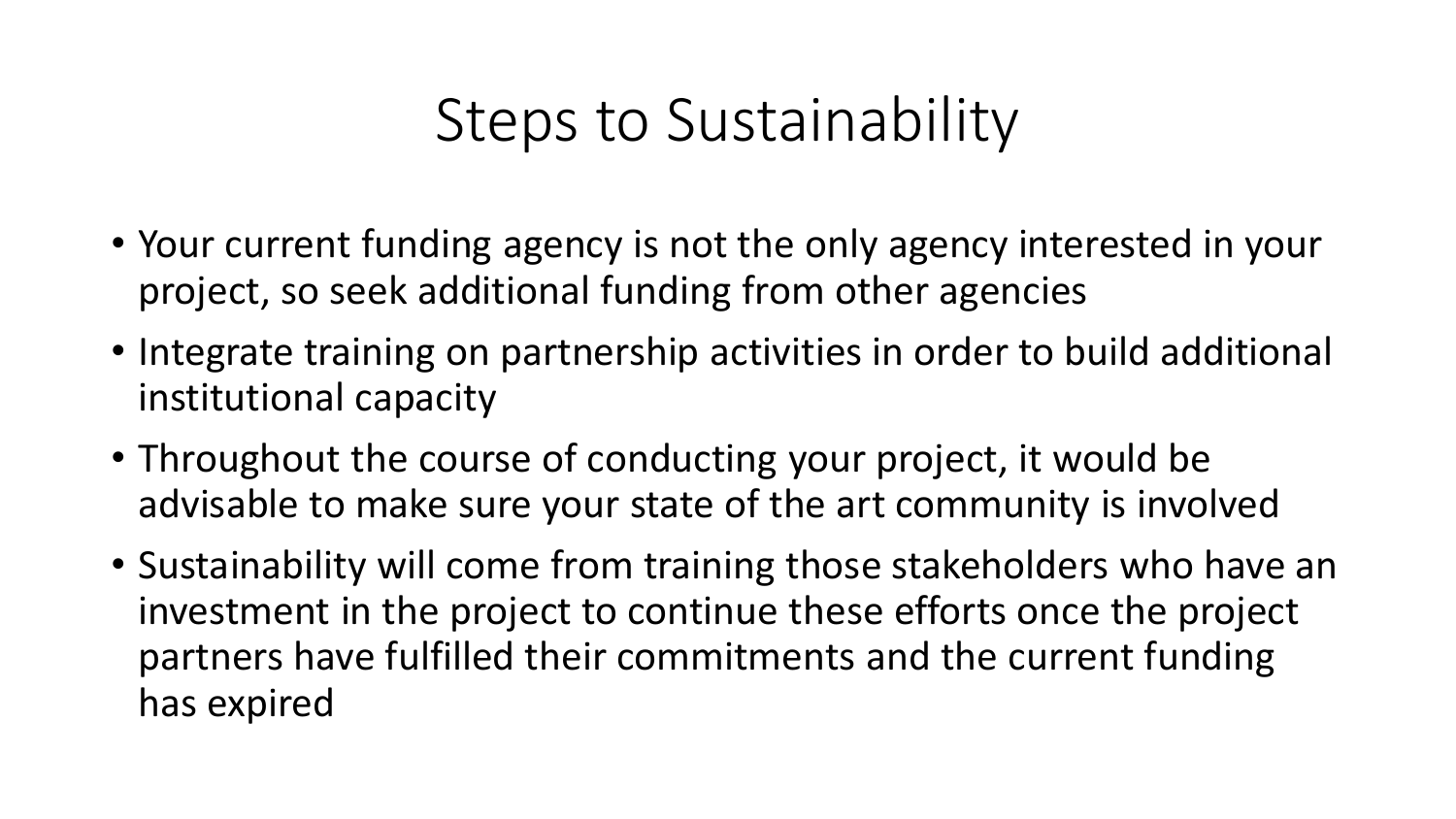# Budgeting and Accounting

- Be realistic in terms of the following costs:
	- 1. Travel
	- 2. Accommodations/Lodging
	- 3. Local Transportation
	- 4. Office and Laboratory Supplies
	- 5. Communications (institution provided or personal)
	- 6. Equipment (computers, software, supporting materials, etc.)
	- 7. Publications (only state of the art, juried manuscripts or journals)
	- 8. External Evaluation Services
	- 9. Content Consultants
	- 10. Miscellaneous
	- 11. It is very important to keep all of your receipts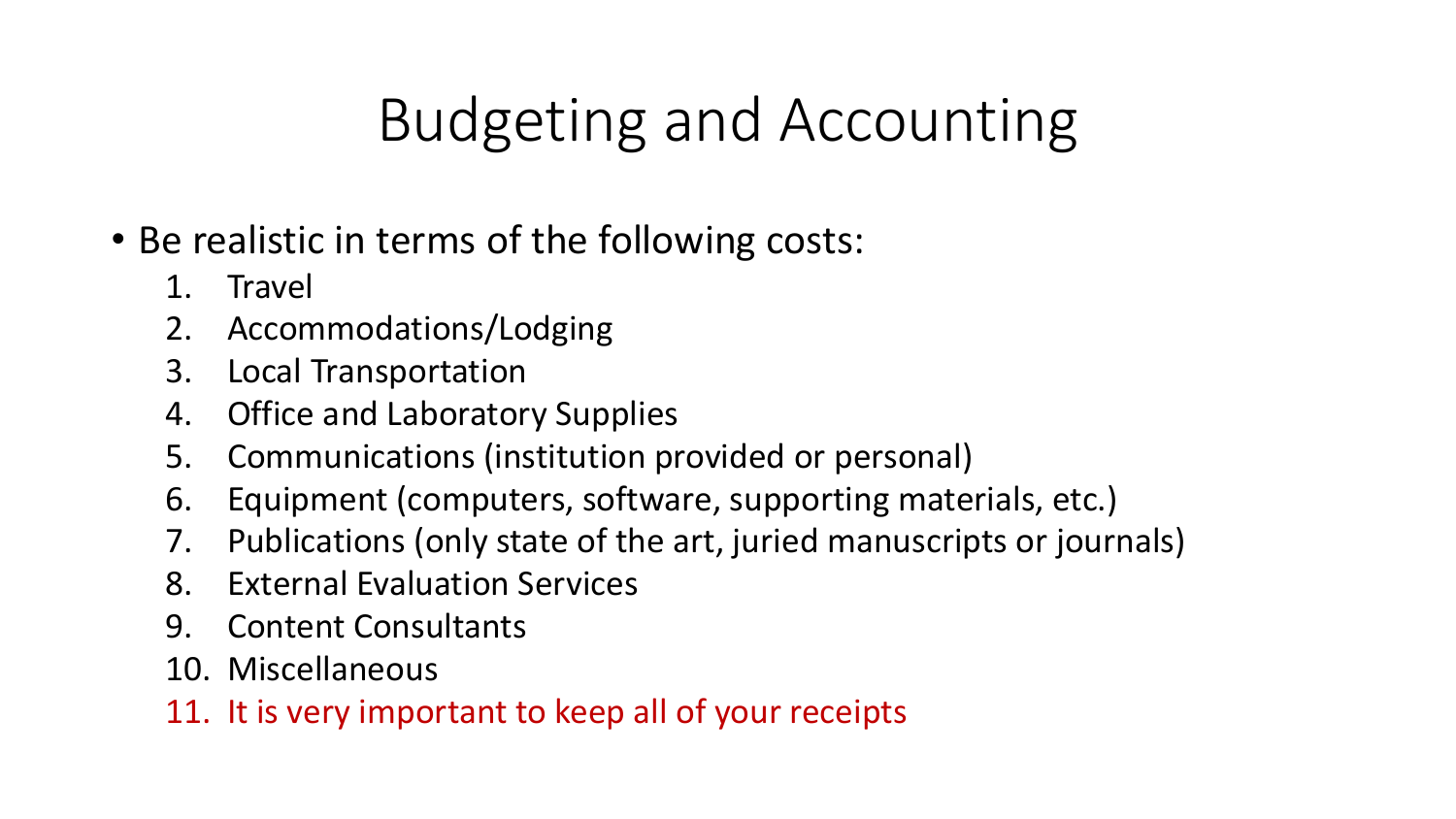### Budgeting Goals

- Accurately Estimate Your Needs for the Funding of this Project
- Properly Estimate Cost-Sharing to Meet the Requirements of the Agency and Your Institution's Cost-Sharing Agreement
- If You Are Collaborating, There will Need to be an Up Front Agreement Concerning Indirect Cost Sharing Between the Two or More Institutions
- You Must Use the Format Required by the Funding Agency, Even If You Do Not Like It, So What, Deal With It